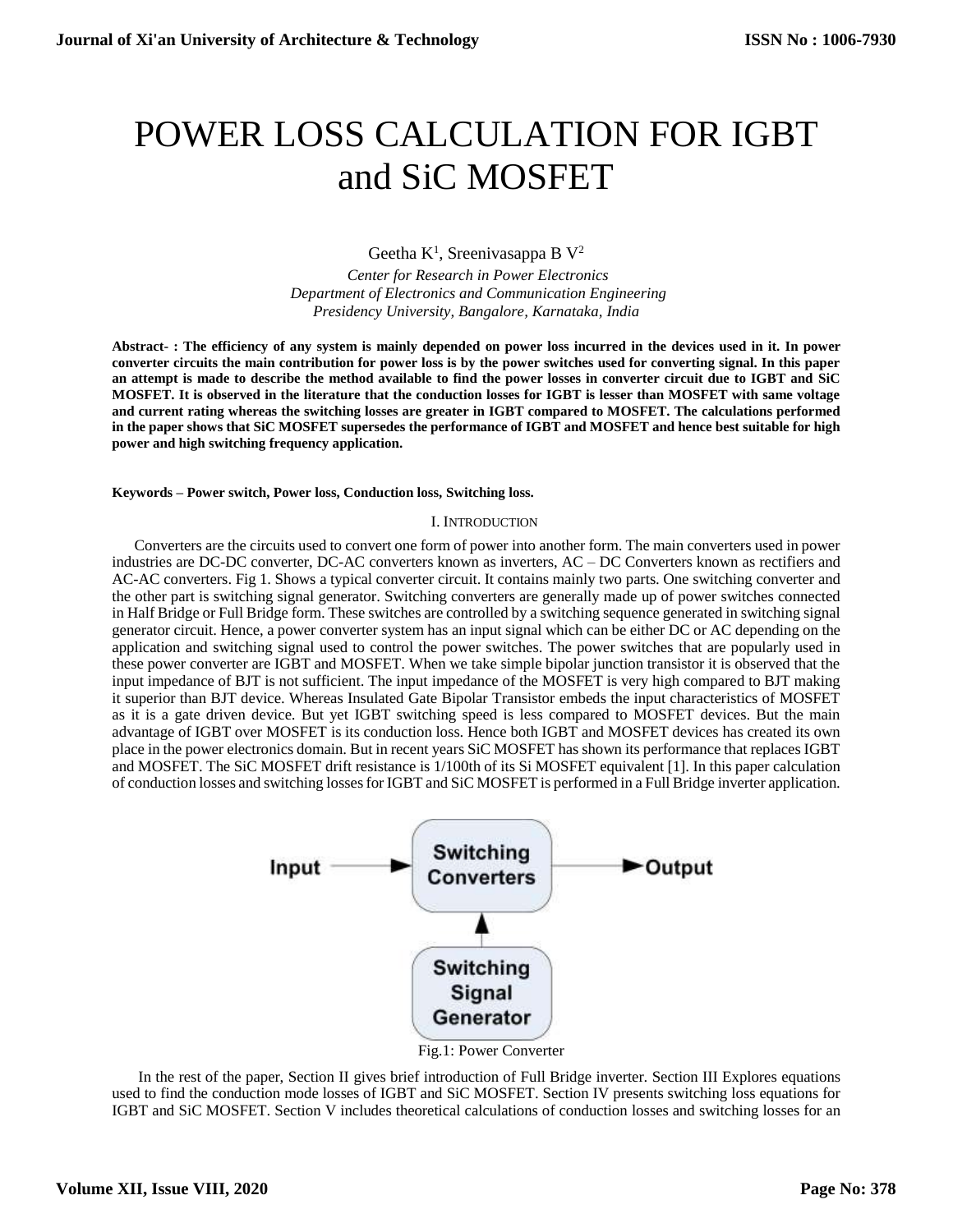IGBT and SiC MOSFET with same voltage and current rating. Section V presents a comparison of IGBT and SiC MOSFET along with concluding remarks.

#### II. FULL BRIDGE INVERTER

Fig 2 shows a typical Full Bridge inverter circuit. It has two arms each includes two power switches [2]. The inverter circuit is controlled by pulse width modulated switching signal. This can be bipolar sine pulse width modulation, unipolar sine pulse width modulation or hybrid sine pulse width modulation. The efficiency of USPWM and HSPWM is greater than BSPWM. But the common mode characteristics of BSPWM is better compared to USPWM and HSPWM. The average power loss in the power switch usually includes conduction loss  $P_{cm}$ , blocking loss  $P_{bm}$  and switching loss components. Switching loss intern includes turn on loss  $P_{son}$  and turn off loss $P_{soft}$ . Hence an expression for average total power loss in the switch is given by (1). Blocking mode losses of switches is less compared to conduction losses and switching losses, hence we neglect blocking losses in a switch.



Fig. 2. Full Bridge Inverter

#### III. CONDUCTION MODE LOSS

The general expression for conduction loss in a switch is given by (2). Where  $V_0$  is zero current voltage drop of the switch and  $R<sub>o</sub>$  is on state resistance of the switch. In the inverter, the power switch operates either at a low frequency or at a switching frequency of  $f_s$ . The duty cycle of the switch operating at a high frequency is expressed as in (3) and the low frequency as in (4). Average and rms value of current flowing through the switch is given by (5) (6) while the instantaneous current of the inverter is as in equation (7).

$$
P_{avg} = P_{cm} + P_{bm} + P_{son} + P_{soft} \tag{1}
$$

$$
P_{cm} = (V_o I_{avg} + R_o I_{orms}^2)
$$
\n<sup>(2)</sup>

$$
dutycycle_{HF\_cm} = M\sin wt \tag{3}
$$

$$
dutycycle_{LF\_cm/bm} = (1 - M\sin wt) \tag{4}
$$

$$
I_{avg} = \frac{1}{2\pi} \int_0^{\pi} i(t) \, dutycycle \, dwt \tag{5}
$$

$$
I_{rms}^2 = \frac{1}{2\pi} \int_0^{\pi} i^2(t) \, duty cycle \, dwt \tag{6}
$$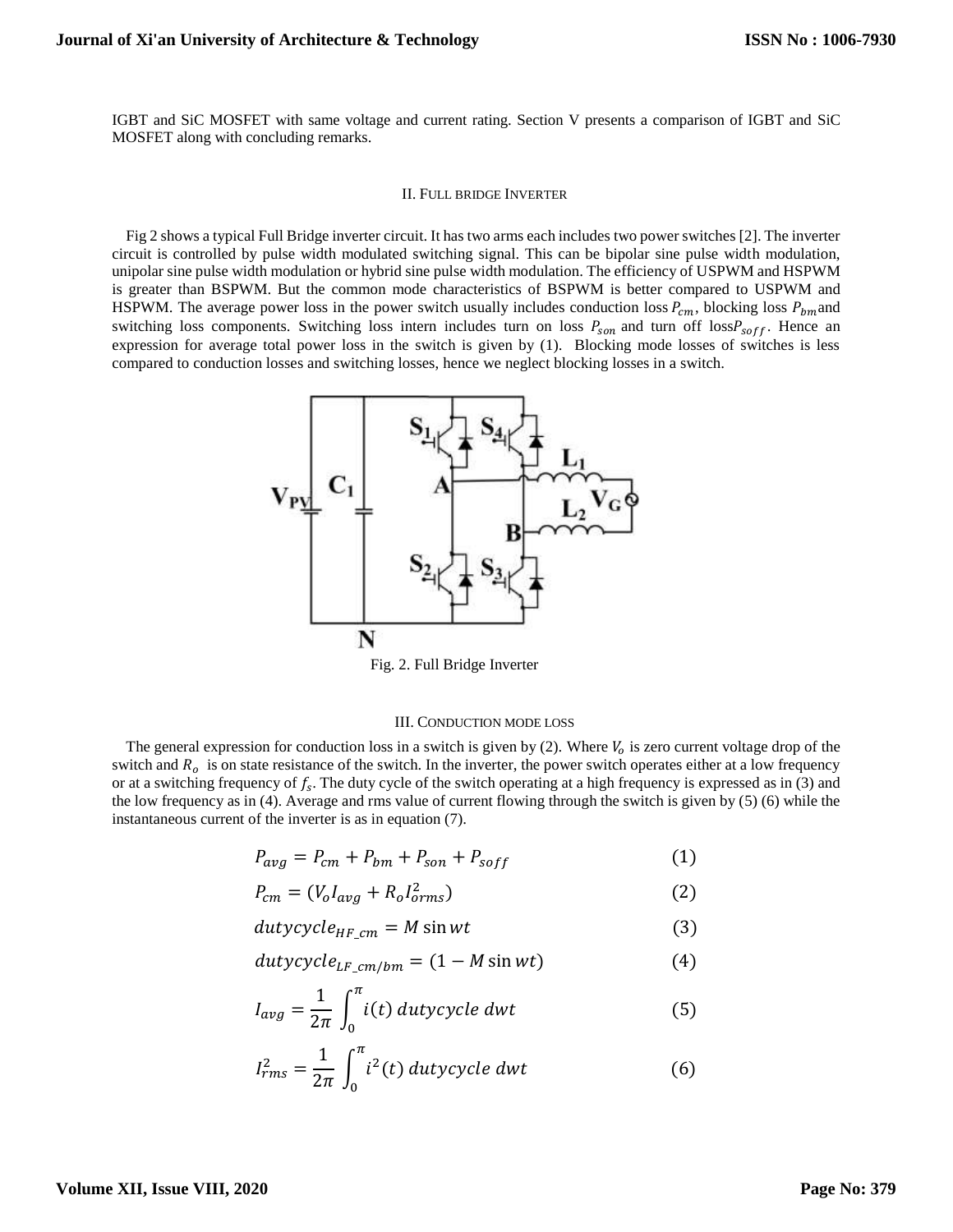$$
i(t) = I_m \sin wt \tag{7}
$$

With all these basic equations the conduction losses for IGBT and MOSFET at low and high frequency can be found. For IGBT the on state resistance is denoted as  $R_{ce}$  and zero current voltage drop of the switch is mentioned as Vt. Hence for IGBT after simplifying the equation's the conduction loss at high frequency and low frequency is found to be as in equation (8) and (9) respectively. Where M is Modulation index of PWM signal.

$$
P_{cmHFIGBT} = I_m V_t \frac{M}{4} + I_m^2 R_{ce} \frac{2M}{3\pi}
$$
(8)  

$$
P_{cmLFIGBT} = I_m V_t \left(\frac{1}{\pi} - \frac{M}{4}\right) + I_m^2 R_{ce} \left(\frac{1}{4} - \frac{2M}{3\pi}\right)
$$
(9)

Similarly for MOSFET the on state resistance is denoted as  $R_{ds}$ . While, zero current voltage drop is small. Hence, conduction mode loss equations for MOSFET at high and low frequency can be written as equation (10) and (11) respectively [3] [4].

$$
P_{cmHFM} = I_m^2 R_{ds} \frac{2m}{3\pi} \tag{10}
$$

$$
P_{cmLFM} = I_m^2 R_{ds} \left\{ \frac{1}{4} - \frac{2m}{3\pi} \right\} \tag{11}
$$

### IV. SWITCHING LOSSES

Switching losses of power switches depends on switching time and reverse recovery losses. There are few methods available to find the switching losses of power devices. While the simplest equation that can be used to find the power for comparing the switching losses of IGBT includes using energy loss during on state and off state directly from the device datasheet. The equations that can be used to find the switching losses during turn ON and turn Off of IGBT is given by equation (12) and (13) [5]. Where  $E_{on}$  is the total energy loss during switch on time,  $E_{off}$  is the total energy loss during switch off time and  $f_s$  is the switching frequency.

$$
P_{Son} = E_{on} f_s
$$
  
\n
$$
P_{Soft} = E_{off} f_s
$$
\n(12)

In MOSFET also, the power loss can be found by using the equations, ie. (12) and (13). But in case of IGBT  $E_{on}$  and Eoff is specified in the data sheet itself. Whereas for MOSFET it is required to find the energy loss by using other parameters given in datasheet. Hence, switch on and Switch off power loss for MOSFET is given by equation (14) and (18) respectively. The parameters in the equation are found by using equations (15), (16) and (17) for switch on and equation (19), (20) and (21) during switch off time. The detailed procedure for using these equations is given in [3]

$$
P_{\text{sonM}} = V_{DD} f_s \left\{ \frac{l_{don}(t_{don} + t_r)}{2} + q_{rr} \right\} \tag{14}
$$

$$
t_r = \frac{t_{fv1} + t_{fv2}}{2} \tag{15}
$$

$$
t_{fv1} = (V_{DD} - R_{DSon}I_{Don}) R_G \frac{c_{GD1}}{V_{dr} - V_{plate}} \tag{16}
$$

$$
t_{f\nu2} = (V_{DD} - R_{DSon}I_{Don}) R_G \frac{c_{GD2}}{V_{dr} - V_{plateue}}
$$
 (17)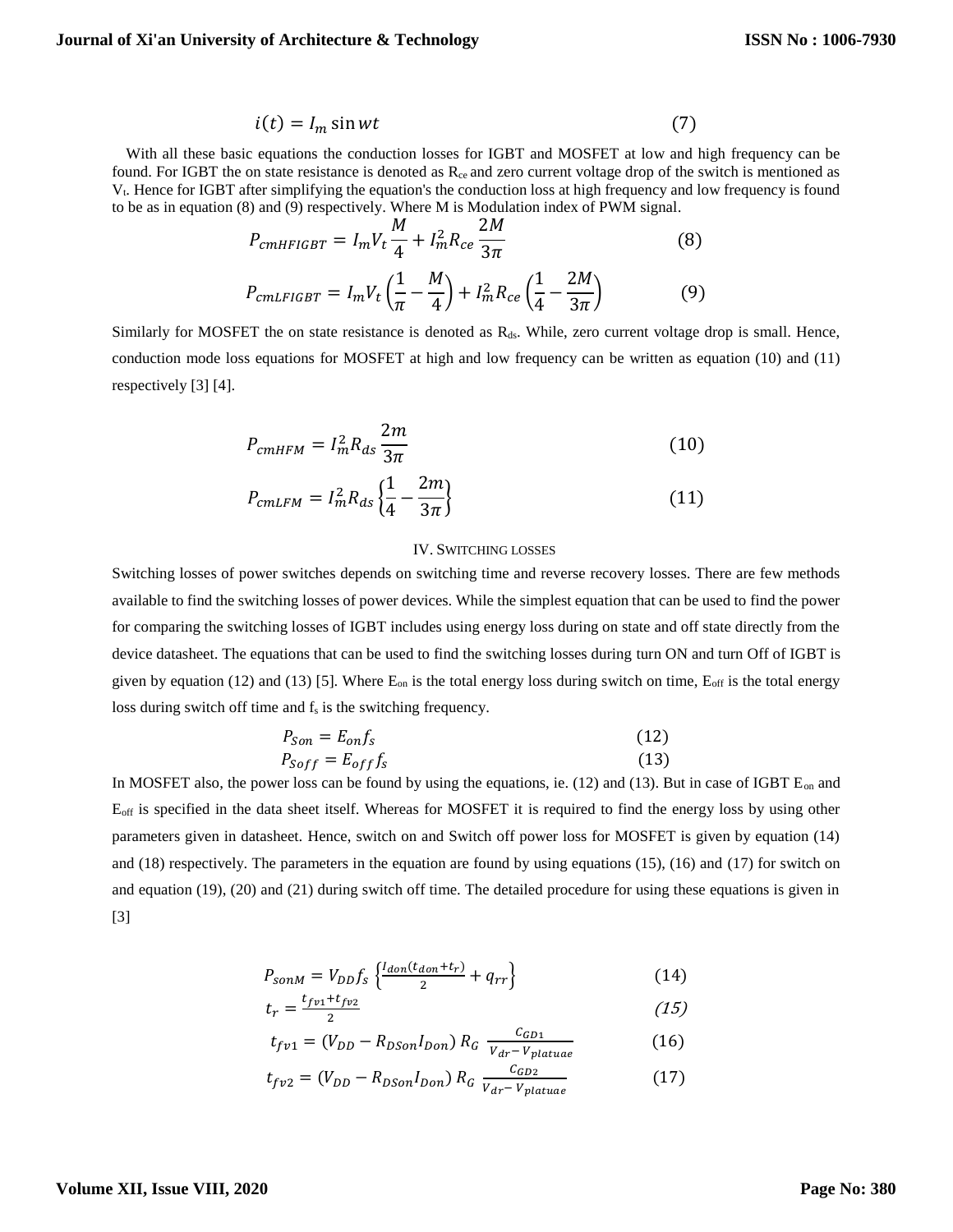$$
P_{softM} = V_{DD} f_s \left\{ \frac{I_{doff}(t_{doff} + t_f)}{2} \right\} \tag{18}
$$

$$
t_f = \frac{t_{rv1} + t_{rv2}}{2} \tag{19}
$$

$$
t_{rv1} = (V_{PV} - R_{DSon}I_{Don}) R_G \frac{c_{GD1}}{V_{platuae}}
$$
 (20)

$$
t_{rv2} = (V_{PV} - R_{DSon}I_{Don}) R_G \frac{c_{GD2}}{V_{platuae}}
$$
 (21)

#### V. CALCULATIONS OF CONDUCTION AND SWITCHING LOSSES FOR AN IGBT AND SIC MOSFET FROM DATASHEET

To calculate the total average power loss in IGBT and SiC MOSFET devices from the data sheet a typical power switches from Infineon [6] are used. Two range of switches are selected. In the first case the IGBT and SiC MOSFET with high rated voltage of 1200V with rated current of 26-30A is used. In the second case IGBT and SiC MOSFET of voltage rating 600V-650V with rated current 20A is selected. For an inverter assuming maximum current flow is equal to rated current of power switches all the calculations are performed. The conduction mode loss at high frequency and low frequency and switching loss in the IGBT and SiC MOSFET is calculated by using the above equations and listed in Table 1. For finding conduction mode loss of  $IGBT R_{ce}$  resistance has to be calculated from the output characteristics of IGBT. In this paper a typical characteristics with  $V_G = 17V$  is used to find  $R_{ce}$  value and the same is been mentioned in the table. For SiC MOSFET switching loss calculation, to get accurate results one can use all the equations mentioned and the procedure given in [4]. Now to find out typical power loss at rated voltage and current the values of various switching time parameters are directly taken from the device datasheet and equation (14) and (18) are used to find out the losses. Also, for SiC MOSFET the reverse recovery loss is negligible. So one can approximate qrr equal to zero while calculating turn ON loss.

| <b>Power Switch</b>            | <b>IGBT</b> |                          | <b>SiC MOSFET</b> |               |
|--------------------------------|-------------|--------------------------|-------------------|---------------|
| <b>PART Number</b>             | IGW15N120H3 | IKD10N60RF               | IMZ120R090M1H     | IMZA65R107M1H |
| Rated Maximum Voltage (V)      | 1200V       | 600V                     | 1200V             | 650V          |
| Rated Maximum Current (A)      | 7A          | 20A                      | 26                | 20            |
| Zero current voltage drop (V)  | 2.3         | 2.2                      | <b>NA</b>         | <b>NA</b>     |
| On state resistance $(\Omega)$ | 1/18        | 1/11.5                   | 0.09              | 0.107         |
| $T_{don}$ (ns)                 |             | $\qquad \qquad -$        | 5.4               | 6.6           |
| Typical $t_r$ (ns)             |             |                          | 3                 | 7.4           |
| Typical $t_{\text{doff}}$ (ns) |             |                          | 11.5              | 12.2          |
| Typical $t_f$ (ns)             |             | $\overline{\phantom{a}}$ | 11                | 6.4           |
| $I_{doff}(\mu A)$              |             | $\overline{\phantom{a}}$ | 0.5               |               |
| $E_{on}$ (mJ)                  | 1.1         | 0.19                     |                   |               |
| $E_{\text{off}}$ (mJ)          | 0.45        | 0.16                     |                   |               |
| Conduction Loss (W) at high    | 21.12       | 15                       | 10                | 7.3           |
| frequency                      |             |                          |                   |               |
| Conduction Loss (W) at low     | 11          | 7.7                      | 4                 | 3.3           |
| frequency                      |             |                          |                   |               |
| Switching Loss (W)             | 31          | 27                       | 2.62              | 1.82          |

Table 1. Typical Power loss in IGBT and SiC MOSFET [6]

## VI. CONCLUSION

This paper presented a simple method of calculating power losses in most popularly used power switches such as IGBT and SiC MOSFET. It is found in literature that the on state resistance of the IGBT is very less compared to MOSFET hence the IGBT conduction mode losses are comparatively less. At the same time energy loss during turn ON and turn OFF period of IGBT is more than MOSFET. These difference yields high switching loss in IGBT compared to MOSFET. Thus, one can conclude that, as conduction mode losses are less in IGBT, it can be used at